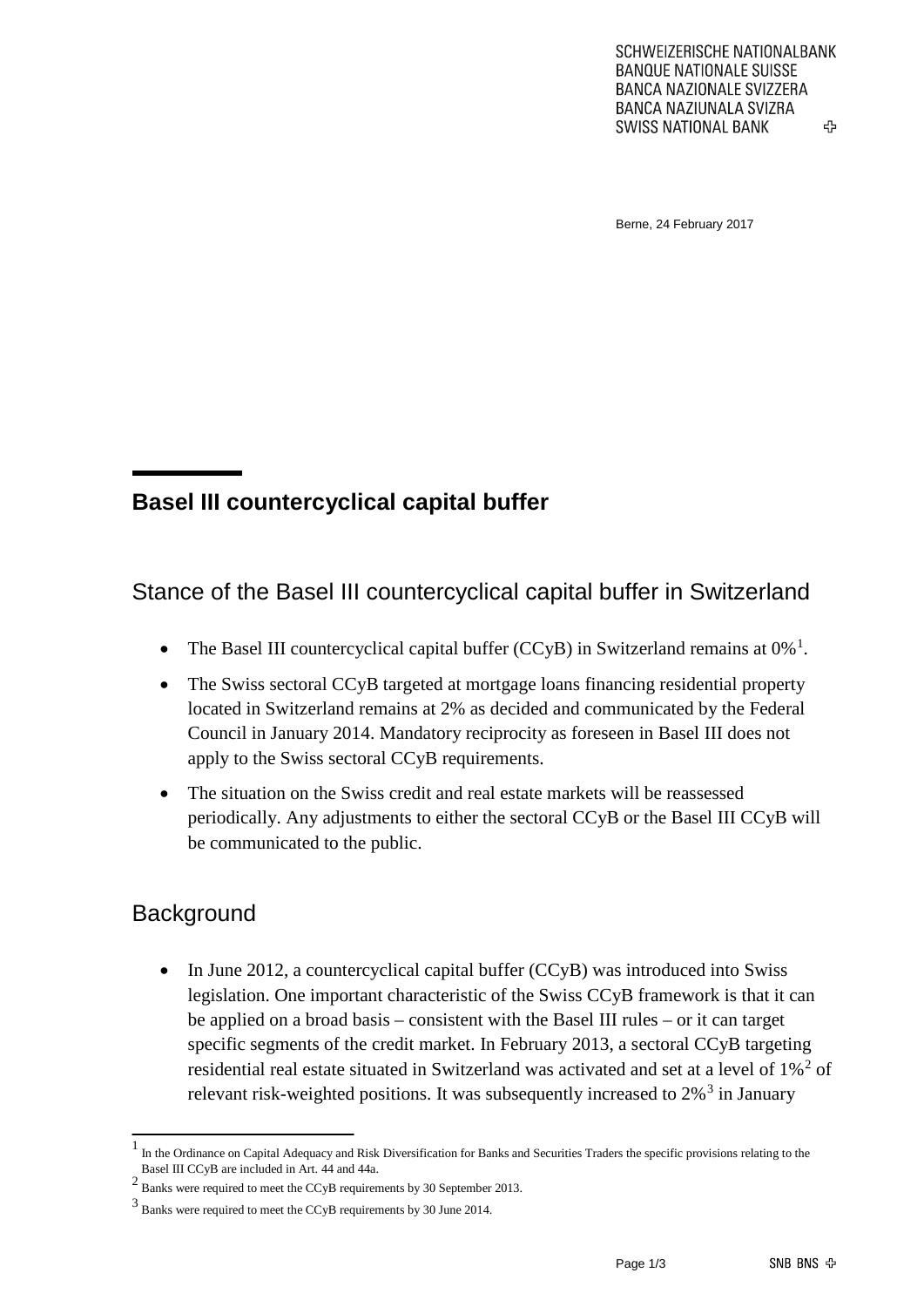2014. These decisions were taken by the Swiss Federal Council – based on a proposal by the Swiss National Bank.

• With the international phase-in of the countercyclical buffer regime having begun in 2016, Swiss authorities are now required to regularly communicate the level of the Basel III CCyB, even if set at 0%.[4](#page-1-0)

## Motivation for activating / increasing the sectoral CCyB

- Strong growth in both bank credit and real estate prices over the course of several years resulted in the build-up of imbalances on the residential mortgage and real estate markets. By the second half of 2012, Swiss authorities assessed the imbalances to have reached a level that posed a risk to the stability of the banking sector, and hence to the Swiss economy. In response, Swiss authorities introduced several measures. One of the measures, the sectoral CCyB, was activated in February 2013.
- The observed imbalances have been confined to the residential mortgage and real estate markets. Mortgage volumes relative to GDP have experienced significant growth since 2008 while the level of other credit – relative to GDP – has stagnated or even slightly decreased (cf. chart 1). Similarly, the evolution of real estate prices for both single-family houses and apartments has been distinct from that observed for offices and businesses (cf. chart 2).



<span id="page-1-0"></span><sup>4</sup> http://www.bis.org/publ/bcbs187.htm